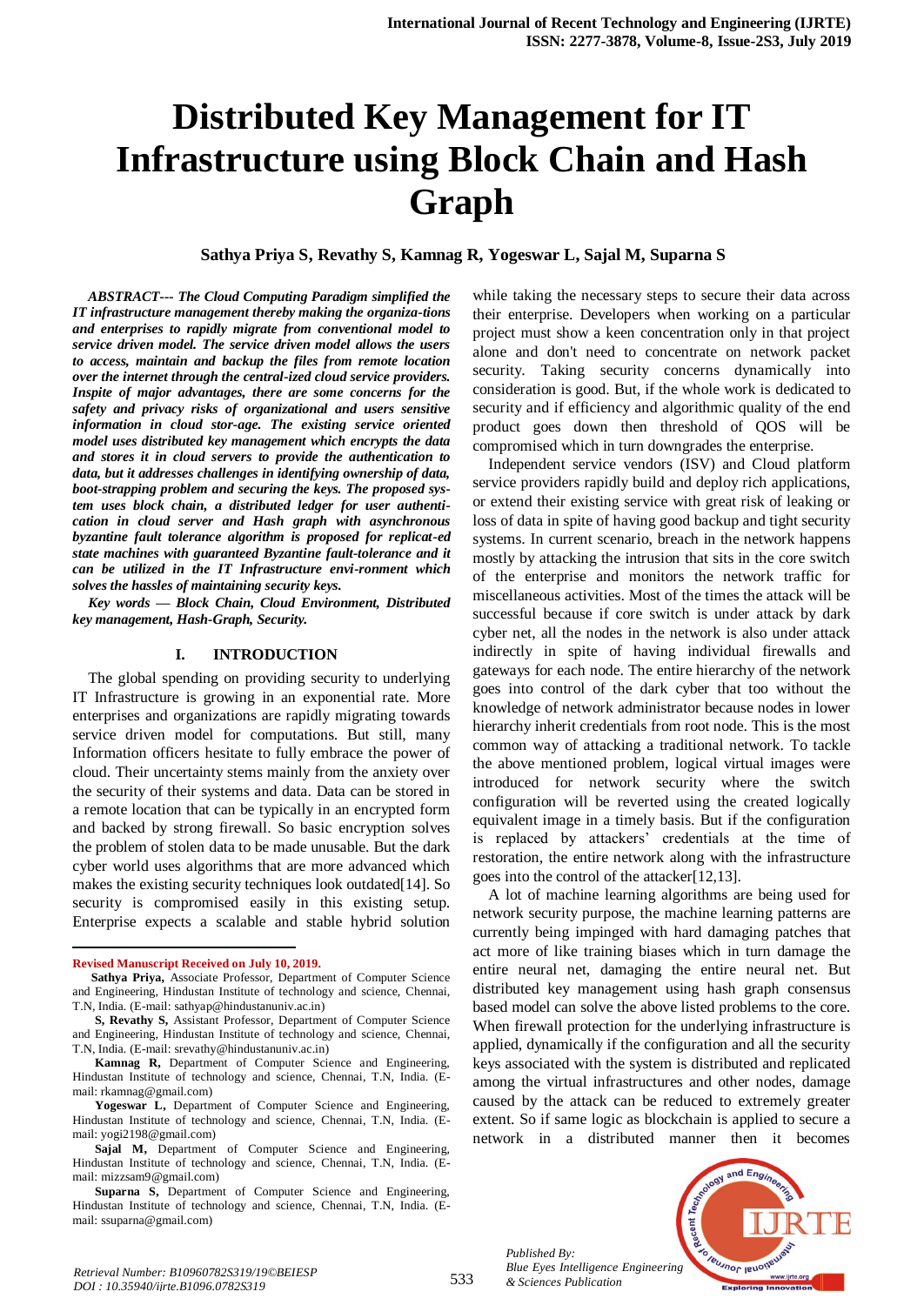# **DISTRIBUTED KEY MANAGEMENT FOR IT INFRASTRUCTURE USING BLOCK CHAIN AND HASH GRAPH**

inconceivable for cyberpunks to take the enterprise network into their hand. This way of securing the infrastructure indirectly also provides an efficient way of data or computation retrieval and works well for a low bandwidth networks which acts as the biggest bottleneck in the industry.

Securing the network infrastructure alone (considering other security measures are already up) will not solve the security threats as a whole. Modern tools, systems and appliance should also be secured in a way where it is possible to avoid threats and vulnerability in order to avoid the risk of failure towards the organization. This is where distributed security comes into the picture. Threat assessment, an important part of risk analysis plays a significant role in security management efforts. There is an increase in demand for a model and tool to support the assessment of risk management in security. The main ideology of this study is to answer a basic question: "Can distributed ledger system or hash graph can solve the age old problem of key and other network asset management?" The research will focus on distributed security system using hash graph Consensus based approach for IT infrastructure security appliances and systems assessment in Information technology organizations.

Using Hash Graph Consensus for access key management when compared with the solution for the existing public or private key management system which is purely dependent on the encryption methodologies where way it gets stored is forgotten about. Distributed ledger technology can be taken into consideration so that security can be provided from ground level i.e., who access the key and where it is being used and stored. This particular platform's model of governance and the way of implementation so far have been polarizing in the crypto currency world, which is obvious. On a generic note, the hash graph will consist of all the hashes of keys stored in various file formats and encryption methodologies backed by consensus methodology currently available in many of the blockchain networks such as Ethereum.

This paper is organized as follows. Section II covers the Existing System architecture Section III describes the Proposed system architecture. Section IV covers the Implementation and finally conclusion in Section V.

# **II. EXISTING SYSTEM HASH GRAPH CONSENSUS FOR KEY MANAGEMENT**

In the existing data-center setup, firewall and encryption acts as the core security for the entire setup. But in current scenario where there are a lot of computation being involved, traditional firewalls can be breached easily. In traditional IT setup, even the end clients are supposed to take a lot of measures so that the system admins would not be in a position to access the end client data. The existing firewall system provides security solution in form of zones. The firewall may be a physical hardware or a virtualized hardware where the performance is evaluated on the basis of how much data that particular firewall can handle in a given amount of time. The firewalls are setup in a hierarchical manner where the core switch will be connected to a firewall with high throughput and the end nodes will usually be virtualized. These Virtualized firewall infrastructures are

used when dynamic Scalability is to be incorporated. When architectural implementation is taken into consideration, It is so rigid such that alteration of one particular node disrupts almost the whole architecture. Performance drastically gets reduced when lot of virtualized hardware comes into existence in the hierarchy, eventually reducing the throughput. Performance also gets reduced because individual hardware performance must be taken into consideration. The network traffic management also becomes a hectic job when plug and play firewalls are being used. A mesh topology can be taken into consideration to solve this issue, but the cost of the setup will be very high. If a new application is to be made a part of the setup, the admin must have a prior knowledge of the middle-ware and deployment configuration.



Fig.1 depicts the traditional configuration. All the above mentioned short comings can be overcome using distributed security system with a little bit of hash graph configured hypervisor that can be flashed into the core switch of the enterprise. Now the hypervisor will be configured in such a way that an enforcement point that sits just above the VM which runs on hypervisor. Then all the applications can be tagged along to the enforcement point where key management stack acts as middleware. Since all the applications are indirectly linked to the enforcement point, there is no difficulty in steering the request response traffic that are intended for the applications.

Enforcement point is fully automated centralized or decentralized access-point where manual routing, traffic control, etc can be avoided. All the workloads (i.e applications) that are attached to enforcement point are micro-segmented and are isolated from other applications which provide high security and each workload will be dynamically assigned with policy loads only through which packets can be sent. The biggest question that prevails among many people is whether they will be able to integrate this type of setup with the traditional database or other



*Retrieval Number: B10960782S319/19©BEIESP DOI : 10.35940/ijrte.B1096.0782S319*

*Published By:*

*& Sciences Publication*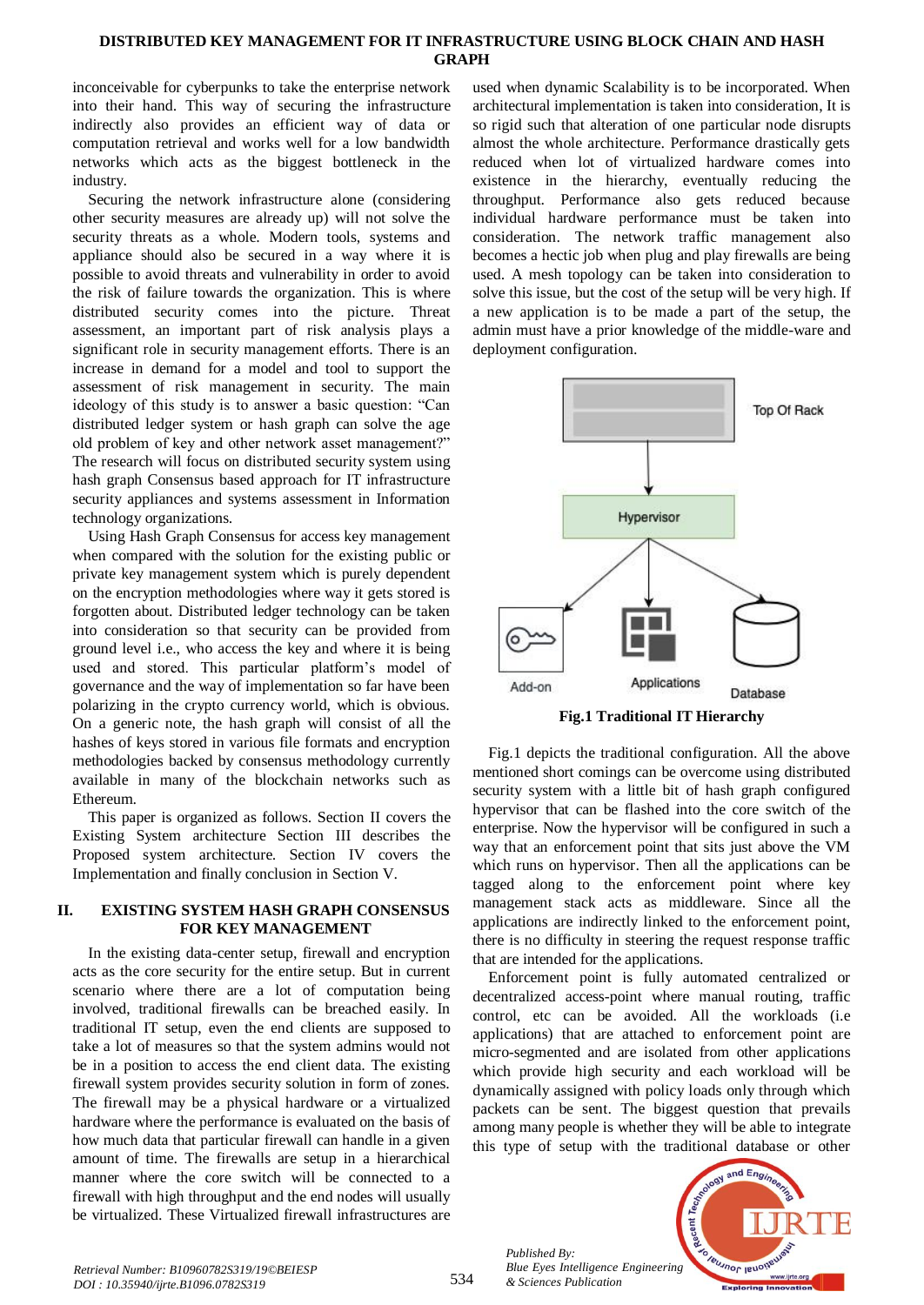applications. Since all the micro-segments are integrated with technical policy agreements, upper and lower compatibility will be very easy taken care of. Here basically all the configurations are made in the form of policies. The enforcement point will contain the gateway which are in a distributed manner and the policy will be dynamically mirrored to the gateway. This way of dynamic mirroring of the policy also lets the Enforcement Point to manage the traffic distribution. By doing so, the choke point that frequently tampers firewall security is totally ignored which acts as a biggest bottleneck in the data-center outside world communication. Fig.2 depicts the analyzed, re-modified setup with enforcement point tagged along with key management stack.



**Fig.2 Enforcement Point mapped implementation**

#### *Key Management*

The security of any crypto system depends upon how securely its keys are managed. The current key management goes by the below mentioned hard rule.

- o Key generation
- o Key registration
- o Key storage
- o Key distribution and installation
- o Key use
- o Key rotation
- o Key backup
- o Key recovery
- o Key revocation
- o Key suspension
- o Key destruction

### **III. PROPOSED SYSTEM**

The proposed system will tap into the key storage part where many loopholes can easily be found. The storage paths will be hashed and be available in hash graph and distributed along nodes.



Fig.3 depicts how proposed key management system works.

The Key management system is a set of operations that are to create, maintain, protect and control the use of cryptographic keys. These Keys follow a life cycle. The key Management Interoperability Protocol (KMIP) enables communication between key management systems and cryptographically - enabled application. These keys are stored in Hardware security modules (HSM) which are physical computing device that protects the digitals keys by using strong authentication and provides crypto processing.

Hardware security modules protects the DNS from "Cache Poisoning" and "Man-in-the-middle" attacks.HSMs provide auditable security advantages, enabling proper generation and storage for signing digital keys to assure integrity.



*Published By: Blue Eyes Intelligence Engineering & Sciences Publication*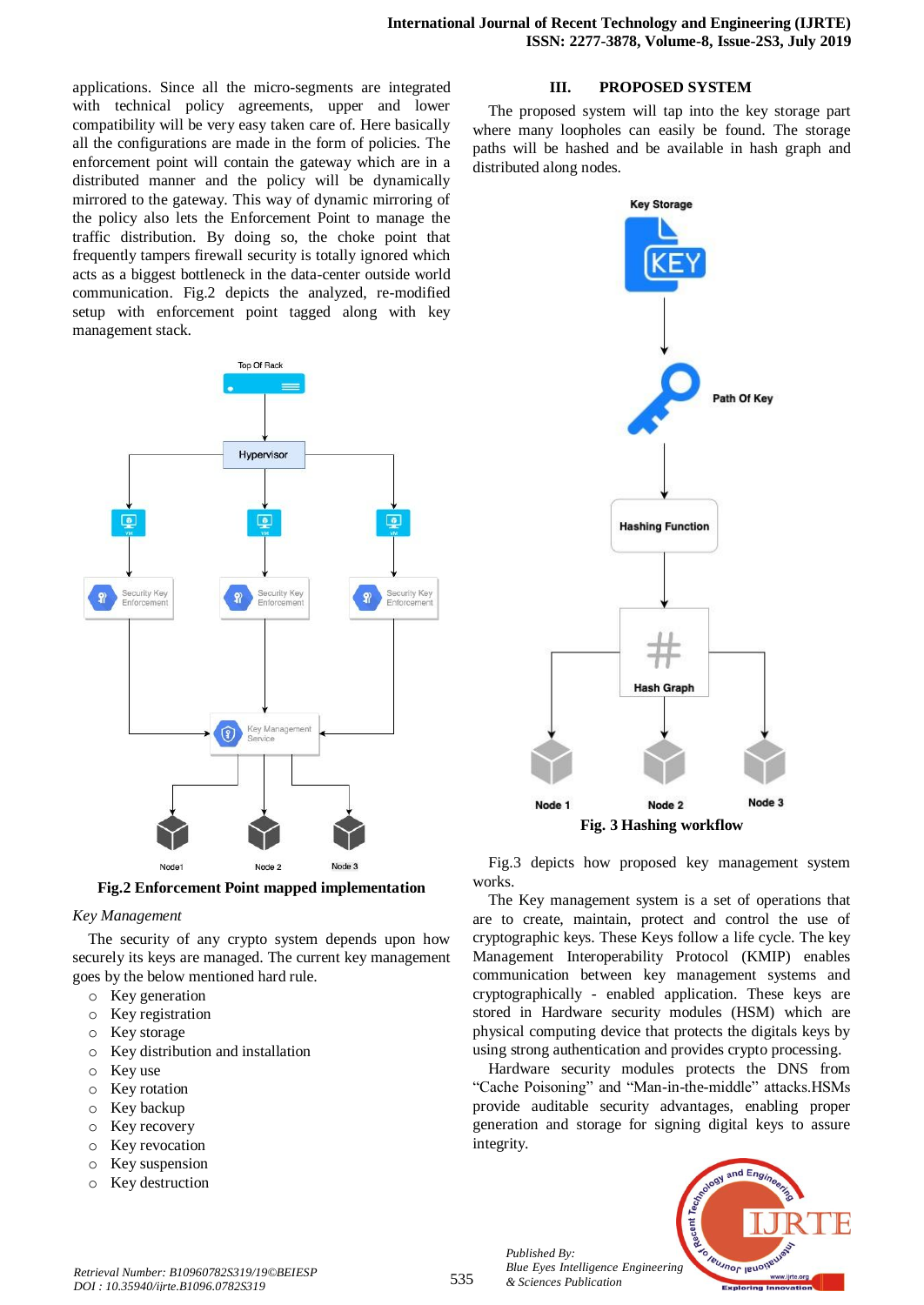#### **DISTRIBUTED KEY MANAGEMENT FOR IT INFRASTRUCTURE USING BLOCK CHAIN AND HASH GRAPH**

## **IV. IMPLEMENTATION KEY PATH HASHING ALGORITHM & RESULTS**



**Fig.4 Path Hashing**

'1' makes a key way occasion (red) recording the event of '2' completing a talk adjust to '1' and adding everything to '1' that '2' has. The occasion contains a hash of two parent key way occasions (blue): oneself parent (dull blue) by the equivalent creator '1', and the other-parent (light blue) by '2'. It likewise contains a payload of any new exchanges that '1' makes right then and there, and an advanced mark by '1'. The other predecessor occasions (dim) are not put away in the red occasion, but rather they are dictated by every one of the hashes. The other self-predecessors (dim dark) are those reachable by groupings of self-parent joins, and the others (light dim) are most certainly not.

Each part has a duplicate of the hash graph. In the event that '1' and '2' both have a similar hash graph, they can figure a complete request on the occasions as indicated by any deterministic capacity of that hash chart, and they will both find a similar solution. Along these lines, agreement is accomplished, even without sending vote messages. Obviously, '1' and '2' might not have the very same hash graph at some random minute. They will commonly coordinate in the more seasoned occasions. In any case, for the simple late occasions, each may have occasions that alternate has not yet observed. Besides, there may intermittently be another occasion discharged to the network that ought to be put in a lower (before) area in the hash chart. The hash chart accord calculation manages these issue utilizing a framework that is best idea of as virtual casting a ballot. Assume '1' has hash chart An and '2' hash graph B. These hash graphs might be somewhat unique at some random moment, however they will dependably be reliable. Steady implies that on the off chance that An and B both contain occasion x, they will both contain the very same arrangement of progenitors for x, and will both contain the very same arrangement of edges between those predecessors. On the off chance that '1' is aware of x and '2' does not, and the two are straightforward and effectively taking part, at that point we would anticipate '2' to learn of x decently fast, through the talk convention. The accord calculation accept that will hap-pen in the long run, yet does not make any suspicions about how quick it will occur. The convention is totally asynchronous, and does not make presumptions about timeout periods, or the speed of prattle,

or the rate at which advance is made. '1' will compute an allout request on the occasions in A by figuring a progression of decisions. In every race, a portion of the occasions in A will be considered to make a choice, and a portion of the occasions in A will be considered to get that vote. '1' figure numerous races, and a given occasion may take an interest in a few decisions however not others, and might cast diverse votes in various races. On the off chance that the occasion was made by '2', we will discuss '2' casting a ballot a specific path in a given race. Be that as it may, the genuine part '2' isn't involved. This is absolutely an estimation that '1' is performing locally, where she is computing what vote '2' would have sent her, if the genuine '2' were really sending votes over the web to her. This virtual casting a ballot has a few advantages. Notwithstanding sparing transfer speed, it guarantees that individuals al-ways compute their votes as indicated by the tenets. In the event that '1' is straightforward, she will ascertain virtual votes in favor of the virtual '2' that are straightforward. Regardless of whether the genuine '2' is a con artist, he can't assault '1' by making the virtual '2' vote mistakenly. '2' can attempt to cheat in an unexpected way. Assume '2' makes an occasion x with a specific self-parent hash indicating his previous occasion z. At that point '2' makes another occasion y, however gives it a self-parent hash of z, rather than giving it a self-parent hash of x as he should. This implies the occasions by '2' in the hash chart will never again be a chain, as they ought to be. They will currently be a tree, since he has made a fork. On the off chance that '2' tattles x to '1' and y to Carol, for some time, '1' and Carol may not know about the fork. Also, '1' may figure a virtual vote in favor of x that is not the same as Carol's virtual vote in favor of y. So it is feasible for a fork to be spread crosswise over steady hash graphs. For this situation, there might be a moment when '1' has a hash graph containing x however not y, and Carol has a hash chart with y and not x, thus a fork exists, but rather neither one of the members is yet mindful of the way that it is a fork. The hash graph accord calculation keeps this assault by utilizing the idea of one state seeing another, and the idea of one state unequivocally observing another. These depend on meanings of precursor and self-progenitor to such an extent that each occasion is viewed as both a predecessor and selfprogenitor of itself. On the off chance that '2' makes two occasions x and y, neither of which is a self-precursor of the other, at that point '2' has bamboozled by forking. In the event that some occasion w has x as a progenitor however doesn't have y as a predecessor, at that point the occasion w can see occasion x. In any case, in the event that both x and y are predecessors of w, w is characterized to not see both of them, nor some other occasion by a similar maker. At the end of the day, w can see x if x is known to it, and no forks by that maker are known to it. On the off chance that there are n individuals  $(n > 1)$ , an occasion w can unequivocally observe an occasion x, if w can see more than 2n/3 occasions by different individuals, every one of which can see x. This idea is delineated in Figure 3. Four duplicates of a similar hash graph are appeared, with an alternate occasion



*Published By:*

*& Sciences Publication*